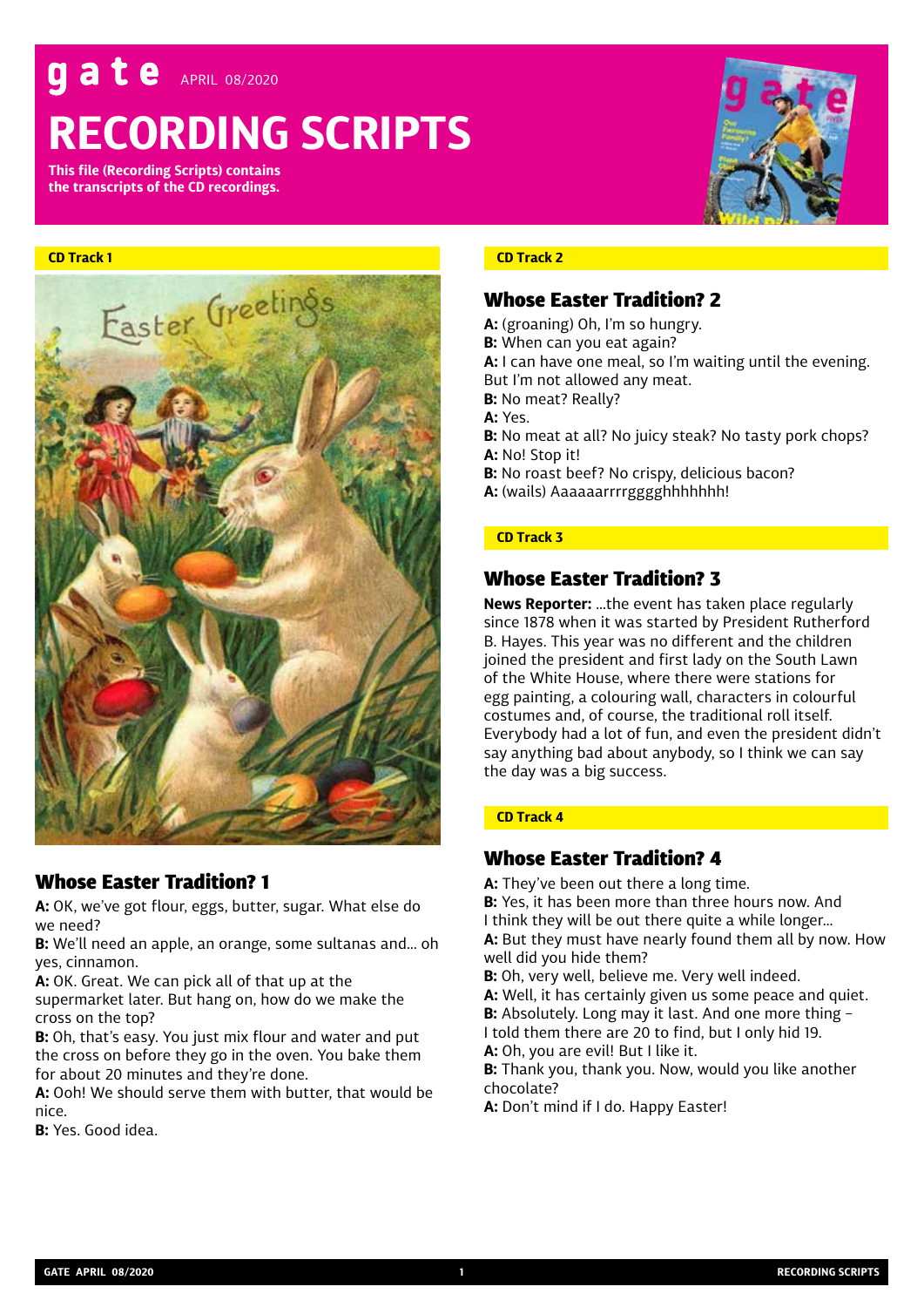

# Whose Easter Tradition? 5

**A:** So they get one penny for every year she's been alive? **B:** Yeah, that's right.

**A:** I mean, I know she's pretty old, but it's still only like 90 something pence. You can't buy much with that.

**B:** True, but it's just a tradition. And they get to meet Her Royal Highness, that's the biggest thing.

**A:** I suppose so. But she's got loads of money; you think she could give them a little more.

**B:** Actually, they do get another purse with some more money in it.

**A:** Aha! That's better. How much do they get?

**B:** I think it's five pounds fifty.

**A:** (sarcastic) Oh wow! Lucky them.

#### **CD Track 6**

# Whose Easter Tradition? 6

**A:** So what candy have you got in yours?

- **B:** Let me see. Some Peeps.
- **A:** Me too.
- **B:** Jelly beans, of course.
- **A:** Of course.
- **B:** I've also got some Reese's Pieces.
- **A:** Oh, I love them, but I didn't get any.
- **B:** I can swap you if you like. What can you give me?

**A:** What about mini-eggs?

**B:** No, I've got heaps of them.

**A:** Kit-Kat bunny ears?

- **B:** Hmmm, I don't like them so much
- **A:** How about this chocolate rabbit?
- **B:** Oh OK. It's a deal!
- **A:** Thank you
- **B:** Don't thank me. Thank the Easter Bunny.

#### **CD Track 7**

# Royal Talk

**A:** Oh my God! I can't believe Harry and Megan have left. **B:** What? Who? Have left where?

**A:** Prince Harry. And Meghan Markle. They've left the royal family. Don't you watch the news?

**B:** Oh *them*. Well, I don't really care to be honest. **A:** You don't care? But you are British. They are your royal family.

**B:** Yeah, and what do they do for me? Nothing. Just a bunch of old rich people living in castles. Who cares? **A:** I care. Princes and princesses, the clothes, the beautiful palaces, the Queen…

**B:** Well yeah, the Queen is OK, I suppose.

**A:** It's so romantic.

**B:** For you maybe, you don't have to pay for them.

**A:** Do you have to pay for them? I thought they were rich. **B:** Yes, they *are* rich. But we still have to pay for them. They get money from our taxes.

**A:** Well, I'm sure it's not much. And it's worth it, I remember watching William and Kate get married. It was so beautiful, people all around the world were watching. It was magical.

**B:** Magical? I don't know about that. But people all over the world watched it, you're right. That's one thing the royals are good for, I suppose: lots of people visit the UK because of them. They are good for tourism.

**A:** I'd definitely visit if I was invited to a royal wedding. **B:** Ha! You? I don't think you'd be on the guest list. Or are you a princess?

**A:** I wish! Princess Madison of Indiana. Sounds pretty good actually. Now all I need is an English prince. **B:** Well, it didn't end too well for the last two royals to fall in love with Americans. King George had to stop being king. And now Harry is leaving the royal family too. And anyway, I'm afraid all the princes are already taken. Unless you wait for Prince George, but he's like five years old.

**A:** Actually he's six. He'll be seven on the 22<sup>nd</sup> of July. **B:** Wow! You really know *way* too much about them. **A:** Yeah. Maybe you're right.

#### **CD Track 8**

# A Whole New World Of Dumplings

You may know dumplings from your country's cuisine. In Hong Kong, I fell in love with a whole new world of dumplings. Dumplings in Hong Kong are typically filled with different types of meat and vegetables and covered with a thin pasta-like dough. They are usually eaten as a late breakfast or lunch, a style of food called dim sum. At dim sum restaurants, over 150 items can be on the menu, and often waiters come around with different kinds of dumplings for you to choose.

One of my favorite things at dim sum restaurants is that tea is usually served with your food. In fact, the whole tradition is just known as *yum cha* in Cantonese, or "drink tea." But the food is important too, of course, and I loved the plates of steamed shrimp or vegetable dumplings, rice noodle rolls, and pork buns. For something sweet, the egg custard tarts were excellent.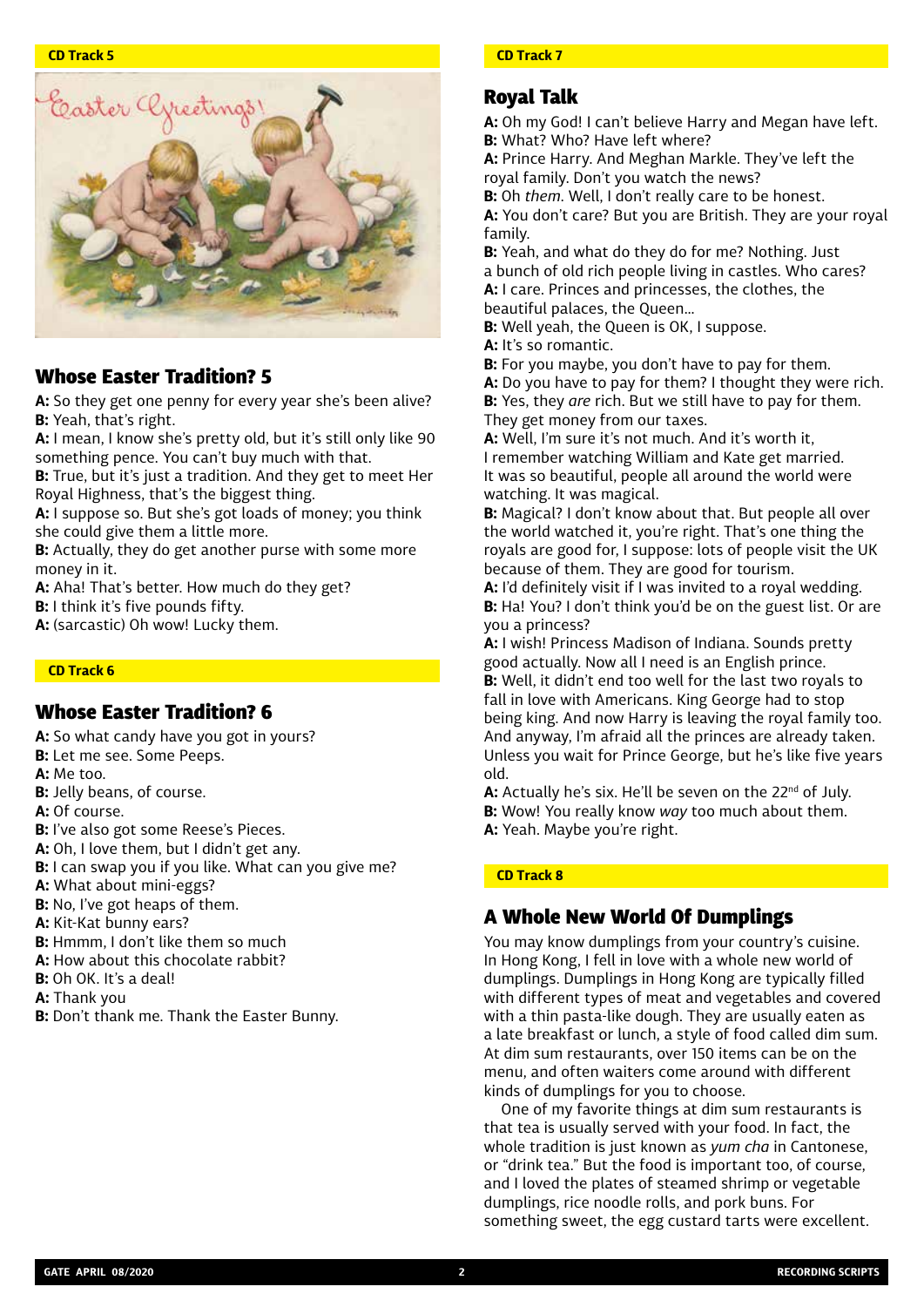**CD Track 9**



# **Underground Messages**

Chemicals in the air are just one way that plants can communicate. Some plants use a similar chemical trick but underground – they send messages between their roots. And if that wasn't cool enough, some plants do even more.

Around the roots of most plants there are loads of long, thin fungi, called mycorrhizae. They grow all through the soil, connecting the roots of different plants like internet cables. Scientists took a group of plants. Then they broke the fungal connections between some of the plants. When aphids attacked one of the plants, all of the ones still connected by the fungi started up their own defences. The ones cut out of the networks did not.

These fungi have a special relationship with the plants. They get food from the plants; in exchange, at least in some species, they carry secret messages. They are allies in the war against aphids.

#### **CD Track 10**

# No Kilts for Celts

**A** Did you know that the kilt was actually banned in 1746 by the English?

**B** What do you mean? The English didn't like this Scottish fashion?

**A** Well, there was more to it than that. The English had been having a lot of problems with the rebellious highlanders. The government thought that by banning what they wore and other parts of their culture, they could control them better.

**B** How did the Scots react to this ban? I guess they continued wearing their kilts.

**A** You're right. Even though the punishment for wearing the kilt was hard. Anyone who was caught wearing it went to prison for six months. If they were caught wearing it again, they were sent away from Scotland for seven years. But this didn't stop the Highlanders. On the contrary, people started wearing the kilts even more in protest.

**B** So did the English simply give up and let the Scots have their kilts?

**A** Yes, the law banning the kilt finally ended 36 years later. By then, the kilt was no longer just a highland fashion, but had become the national costume of the whole of Scotland and a symbol of rebellion.

#### **CD Track 11**



# Everyday English: Sport

I love sport, especially football. I love to be out on the *pitch* playing, watching in the stadium or even being an *armchair fan*. I watched my favourite team last week and we *thrashed* our *opponents* 6–0. It was amazing. Our new *striker* got a *hat-trick* and the fans went crazy. But even when the team doesn't play well, the fans still support the players, they have lots of songs and *chants*, and always make a lot of noise. Even at *away games* there are always lots of people and there is always a lot of *banter* between the home and away fans, but it's always in good humour. I've never seen any trouble in the *stands***.** For me, football is more than just a game, it's a way of life.

Sport? Ugh! I just don't understand. OK, it's a good way to *keep in shape*, but I don't understand why people get so *competitive* about it. It's just a game. I can understand *adrenaline sports* like skydiving or bungee jumping. Those must be really exciting, but most sports are so boring. One game goes on forever, and then most times at the end it's just a *draw*, nobody even wins. And do you know how much it costs? My friend has a *season ticket* and it cost him thousands of pounds. *Thousands of pounds.* To watch a stupid football team every week. Just think what else he could buy with all that money. And there are even worse sports. What is the point of golf? People wearing stupid clothes and carrying around 20 *clubs* just to hit a tiny little ball. Why do they need so many? But the worst is Formula One. Cars driving round and round, *lap* after lap after lap. Why do people watch it? If I want to see cars driving, I can go to the motorway.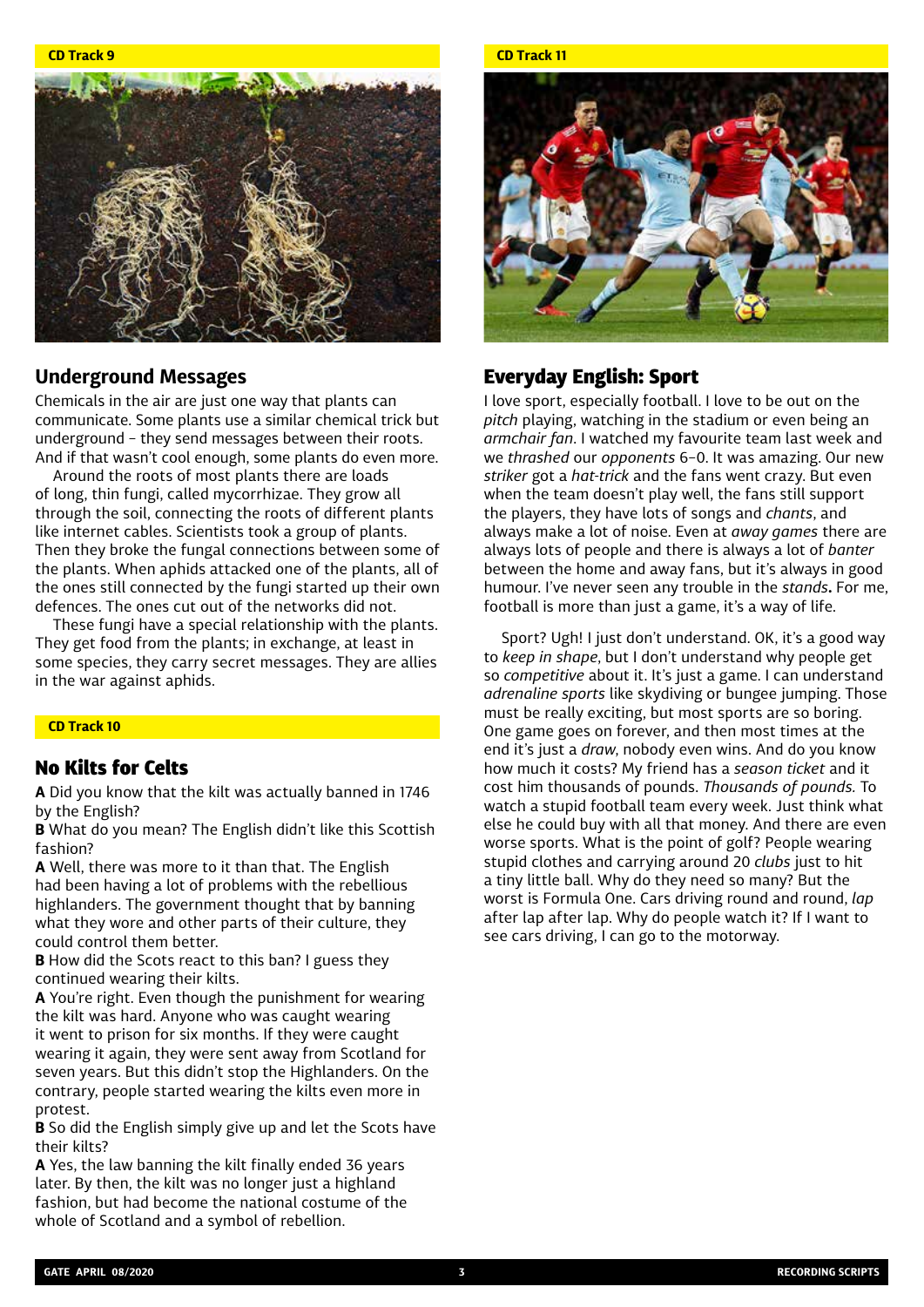# Everyday English: Sport – Solutions

- **1** A situation in a sport when both teams or players have equal points or goals is a draw. It can also be called a tie.
- **2** A large structure at a stadium where people sit or stand to watch the event is called a stand.
- **3** A wooden or metal stick used for hitting a ball is called a club, in golf at least. In cricket or baseball the stick is called a bat.
- **4** Banter is the word for jokes or funny conversation between people.
- **5** If you do exercise to stay fit and healthy, it can be called keeping in shape.
- **6** A pass or ticket that can be used many times is a season ticket.
- **7** A pitch is an area painted with lines where people play a sport like cricket or football.
- **8** A word or a phrase that is repeated many times, often by sports fans, like "*Here we go, here we go, here we go"*, for example, is a chant.
- **9** A game that takes place in a different club's stadium is an away game. The opposite is a home game.
- **10** If you really want to win or be more successful than someone else, it is called being competitive.
- **11** Someone who watches sport on television can be called an armchair fan.
- **12** To thrash is to win very easily, by a lot of goals or points.
- **13** One complete trip around a racetrack is known as a lap.
- **14** Scoring three goals, especially in football, is called a hat-trick.
- **15** The person or team you are playing against in a sporting event is your opponent.
- **16** Sports that involve high speeds and danger are known as adrenaline sports or extreme sports.
- **17** A striker is a player whose job is to score goals.

## **CD Track 13**

# Homographs

Number one is bat. B-A-T. A bat is a small flying animal and a piece of sporting equipment used to hit a ball, here a baseball bat.

Number two is wave. W-A-V-E. A wave can be a movement of your arm and hand to say hello or goodbye. It can also be the movement of the sea.

Number three is row [rəʊ] or row [raʊ]. R-O-W. To row means to move a boat using paddles or oars. A row is an argument or disagreement. Row can also mean a line of things next to each other, like a row of houses in a street.

Number four is ball. B-A-L-L. A ball is, of course, the round object you kick, throw (or hit with a bat) in sport, but it is also the name for a formal dance.

Number five is letter. L-E-T-T-E-R. It can mean a letter of the alphabet, like A, B, C, etc., or it can be the thing that comes in the post.

Number six is bow [baʊ] or bow [bəʊ]. B-O-W. When you bow, you move your body forward and your head down as a mark of respect, like people do when they meet a king or queen. It is also the name for the front part of a ship. A bow is made with two round parts and two ends and can be seen on a present, in hair or is used to tie your shoelaces.

#### **CD Track 14**

# Homophones

1 right, 2 flew, 3 our, 4 sale, 5 there, 6 wait

## **CD Track 15**

# Homophones Solutions

- **1** Right can be R-I-G-H-T or W-R-I-T-E. The first means the opposite of left or the opposite of wrong, and the second means to use a pen on paper.
- **2** Flew can be F-L-E-W, as in the past tense of the verb to fly, or F-L-U, short for influenza, an illness common in winter.
- **3** Hour, H-O-U-R, is a period of sixty minutes. Our, O-U-R, means belonging to us.
- **4** Sale can be S-A-L-E or S-A-I-L. The first version is when things are sold more cheaply than their normal price, like after Christmas and the second is a verb meaning to travel across water, or the big piece of fabric that catches the wind and makes a boat move.
- **5** There, they're, their. Three words, three different spellings and meanings. There, T-H-E-R-E, as in over there, or there are lots of homophones in English. Also their, T-H-E-I-R, meaning belonging to them. For example, "This is their car, not mine." And did you get the last one? They're, T-H-E-Y apostrophe R-E, short for they are. Try to write this sentence: "They're over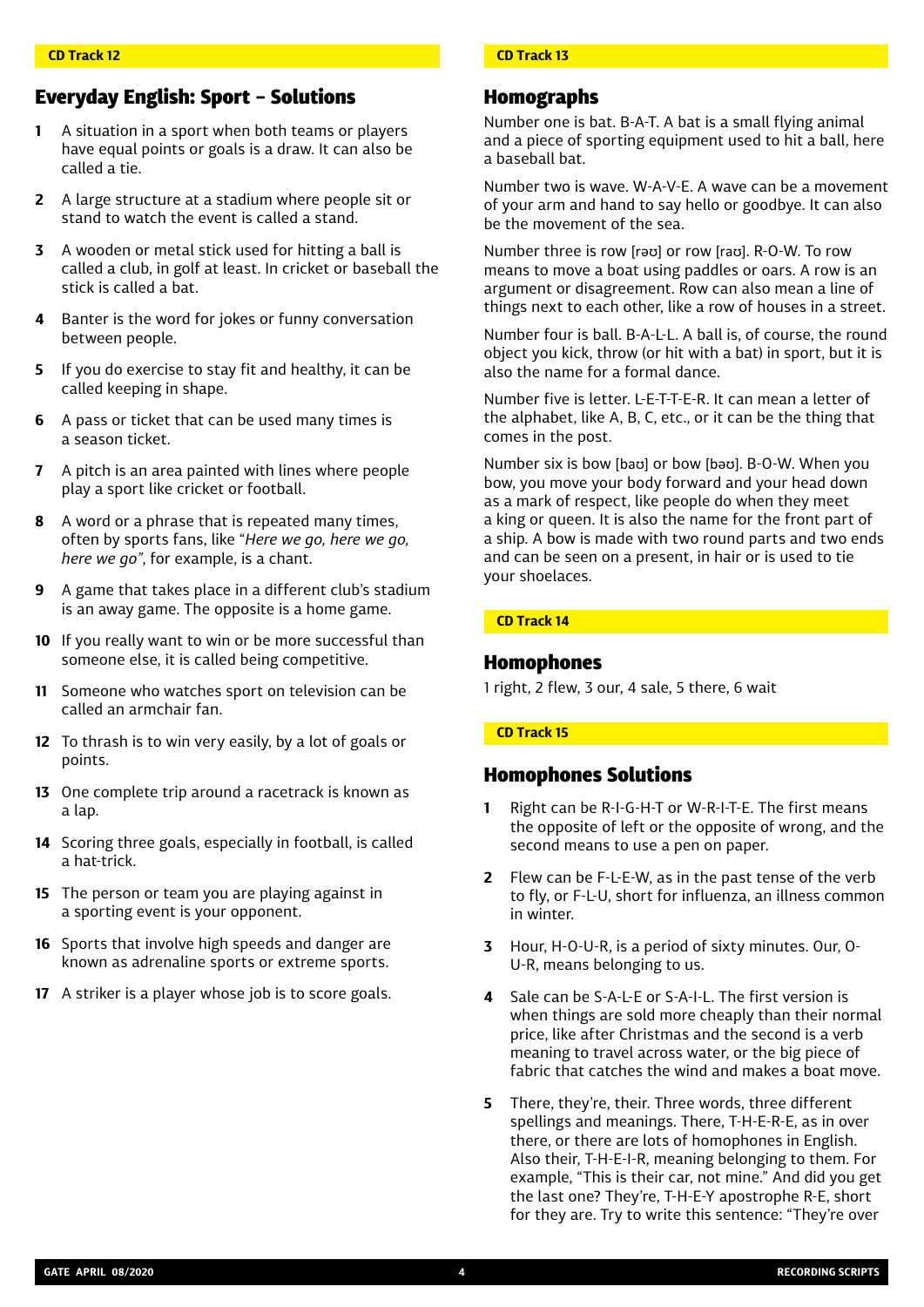there with their friends." Did you put the right theres there?

**6** Wait can be spelt W-A-I-T or W-E-I-G-H-T. The first one is when you have to stay in place until something is ready or arrives, like "I missed the bus and had to wait 20 minutes for the next one." The second is how heavy something is, as in "The weight of an African elephant is about the same as three cars, or more than 6,000 kilogrammes".

#### **CD Track 16**

# LanguageCert Achiever B1

# **International ESOL Listening Part One**

**You will hear some sentences. You will hear each sentence twice. Choose the best reply to each sentence.**

#### **Number one. Number one.**

Hello. Mrs Collins? It's Amy. Is Jo there, please? Hello. Mrs Collins? It's Amy. Is Jo there, please?

#### **Number two. Number two.**

Hi. Did you sleep well? You look much better now. Hi. Did you sleep well? You look much better now.

#### **Number three. Number three.**

Sorry. It'll cost more than twenty pounds to mend that. Sorry. It'll cost more than twenty pounds to mend that.

#### **Number four. Number four.**

[boss to PA] Err… Do you think you can finish by Monday, Ms Marwin?

[boss to PA] Err… Do you think you can finish by Monday, Ms Marwin?

#### **Number five. Number five.**

So, why would you like a job with our company? So, why would you like a job with our company?

#### **Number six. Number six.**

I think you should wear something stylish but comfortable.

I think you should wear something stylish but comfortable.

#### **Number seven. Number seven.**

Excuse me, do you have this in another colour? Excuse me, do you have this in another colour?

#### **That is the end of Part One.**

#### **CD Track 17**

# Listening Part Two

**You will hear some conversations. You will hear each conversation twice. Choose the correct answers for each conversation.**

#### **Conversation One**

**M:** OK, we can start here … it's a nice quiet place. Ready? **F:** [uncertain, sounding nervous] Well… you know, I've never driven before. My dad taught my brother, and they both wanted to teach me last year but I thought an instructor'd be better. You know… someone confident and professional.

**M:** I agree, it's better to keep fathers and brothers out of it, or anyone you know, actually – too easy to get into arguments, otherwise [pause] Now, don't worry. We'll start with the basics. Err… just before we change seats, make sure it's safe to open the door. What do you think you're looking for?

**F:** [uncertain] Ummm… perhaps other cars, cyclists…? [even more uncertain] Is it safe to get out…?

**M:** That's right. OK, so let's change over then I'll show you how to set the mirrors, start the car and use the brakes. *(Repeated)*

# **Conversation Two**

**F:** How many languages do you speak? **M:** Well, I speak French and Spanish. I can read and understand German but I can't speak it at all. **F:** [impressed] Wow, and now you want to study Italian? Why did you choose it?

**M:** Well …, it's similar to Spanish so it will be quite easy for me. But most importantly, I'm mad about Italy – everything, Rome, the history, the food … [sighing contentedly] Aah. I was thinking about coming here for a six-week course but then I decided to stay longer. I'm going home at the end of the year now.

**F:** That's eight months, right? Where're you staying here in Rome?

**M:** The college offered to find a hotel or an apartment but I didn't fancy those. I'm going to stay with a host family – I'll practise the language more… *(Repeated)*

#### **Conversation Three**

**F:** Come on, Henry! Hurry up! A lot of snow's fallen overnight and it takes ages to clear the car! **M:** [moaning] All right, all right… I've had enough of this snowy weather, you know. Why can't we just stay at home for a bit? I'd rather not risk the journey… **F:** [upset] What do you mean? We promised Jane and Michael I'd look after the kids while they're out doing their shopping.

**M:** Well, I'm really not looking forward to the drive from their place to work on these slippery roads but I can't make excuses. The grandchildren are waiting after all, and we both know how much they love seeing you… **F:** It's not that bad! And I'm sure it will melt before you leave there to go to work. Look, the sun's coming out already! *(Repeated)*

#### **That is the end of Part Two.**